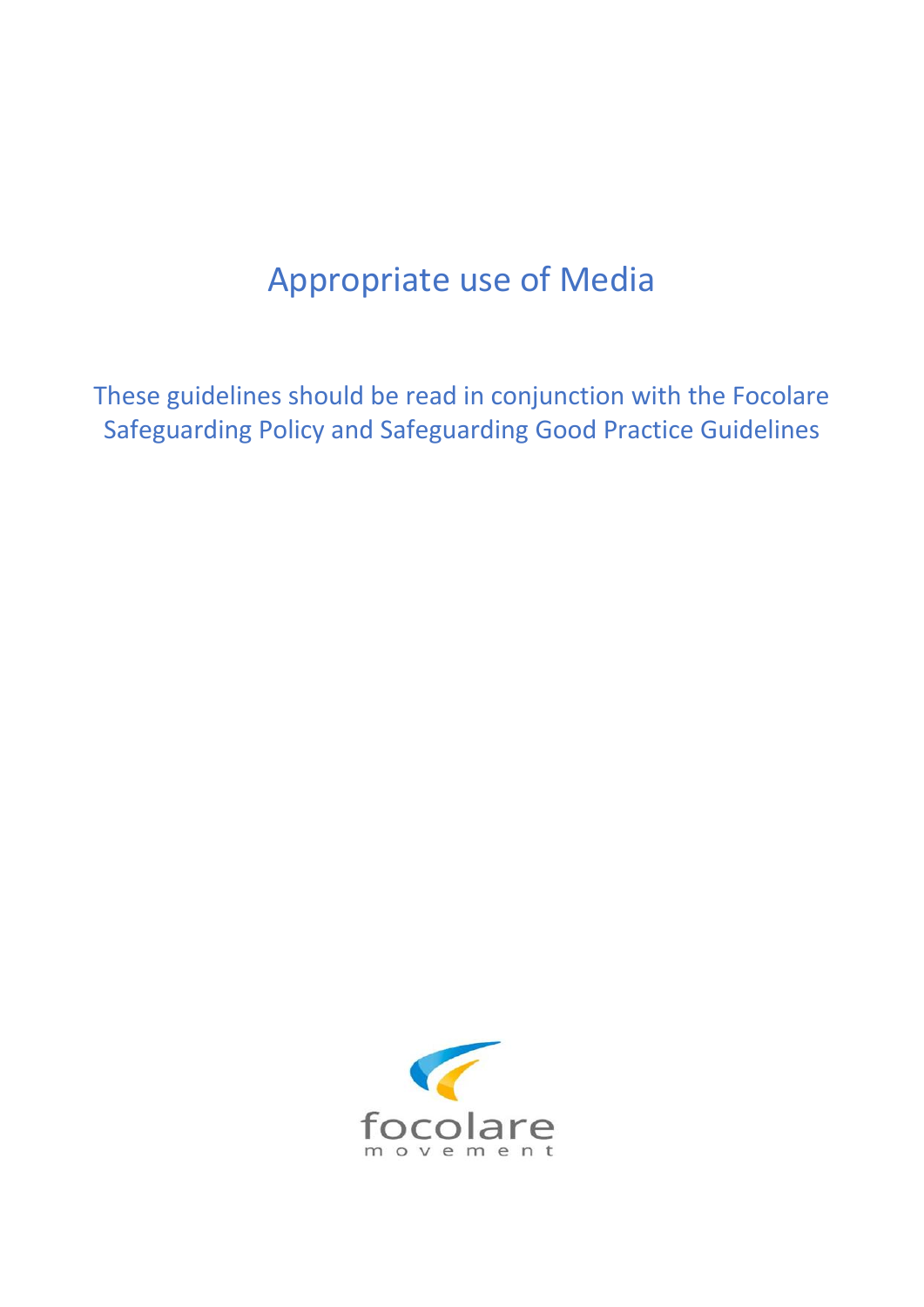# **Contents**

# **These guidelines cover the following forms of media**

Social Media Platforms such as WhatsApp (page 2)

Videoconferencing platforms such as Zoom (page 3)

E-mails and other forms of text based communication (page 6)

Photography / Digital Images (page 6)

Websites and Social Media Pages (page 7)

Appendices (page 9)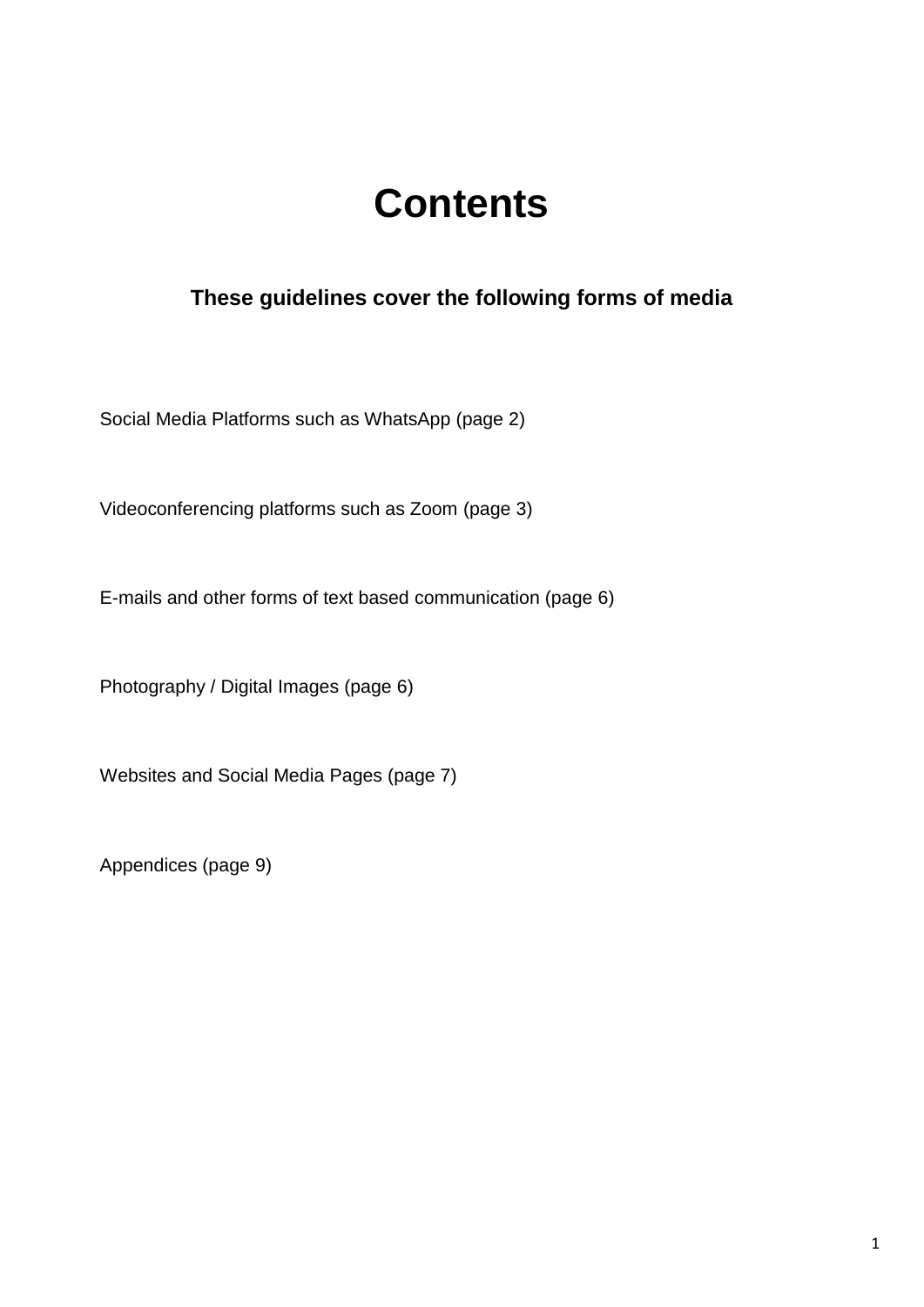# **Introduction**

New technologies offer tremendous opportunities to reach, communicate, and engage with those involved in the Focolare Movement and in our communities.

The following guidelines are set out to ensure that the safe and responsible use of any form of media is understood and is followed within the Focolare Movement and its activities.

This document aims to provide guidance and instruction on the appropriate use of all forms of media that enable sharing of any user-generated content.

# **Social Media Platforms**

Social media includes any site or forum that enables sharing of user-generated content. These services are very popular with children and young people and bring together pre-existing interactive technologies and tools (e.g. email, messaging, chat, blogs, photographs, music, videos, gaming, discussion forums) in a single service.

These platforms include Facebook, Twitter, Instagram, WhatsApp, Snapchat and live messaging services such as Facetime, Duo and Skype, and so on.

It is the way in which these different technologies are used that makes them 'social'.

# **WhatsApp**

The following instructions have been specifically written for WhatsApp. It would apply for any similar software platform.

#### **Procedure for using WhatsApp Groups with young people under 18**

#### **Setting up the WhatsApp group:**

- $\triangleright$  At least two authorised Focolare Gen Assistants/Helpers will be administrators of the group, monitor the chat and will always be present during video calls.
- At least one of the two adults should hold a current disclosure DBS/PVG check. Both should have attended basic safeguarding training recognised by the Focolare Safeguarding Team and know what to do should an allegation be made.

### **Basic Principles**

**Do**

- $\checkmark$  Use the WhatsApp group only for Focolare Youth activities, information sharing and positive relationship-team building within the group. The leader of the group will ensure everything said in the group chat is appropriate. The leader will also check that materials shared with the group are suitable, age appropriate and in line with Focolare aims.
- $\checkmark$  Get written permission from a parent/carer for young people to join in a WhatsApp group. This should be stored safely by the group leader with the other safeguarding parental consent forms. (see page 13)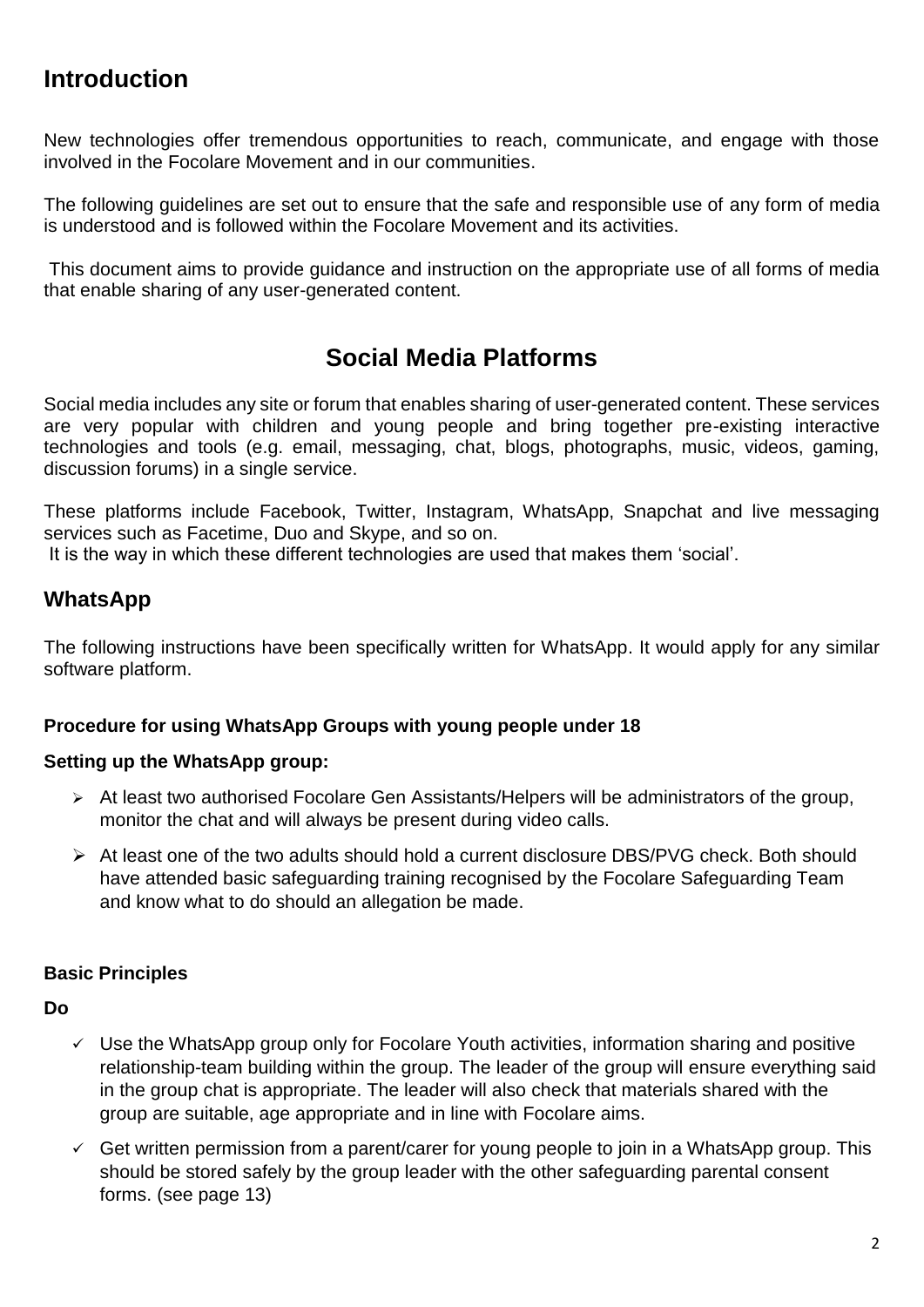- $\checkmark$  Agree with the parent/carer which phone should be added to the group for the young person. WhatsApp age restriction is 16 years old, however, parents /carers can agree in writing for young people under this age to use it.
- $\checkmark$  Explain the Focolare code of conduct to the young people when joining the group.
- $\checkmark$  Report any concern, bullying and disclosure promptly to the Focolare Safeguarding Officers.

#### **Don't**

Contact a young person using WhatsApp video calls outside of a pre-arranged meeting time.

#### **Setting up WhatsApp video calls**

#### **Gen Assistants/Helpers will**

- $\triangleright$  Inform the parent of the date and time of video calls. Where possible, the call should start with greeting the parent/carer or checking that the young person is close to a parent/carer.
- $\triangleright$  Keep the parent/carer updated about the relevant communications circulated in the group (e.g. theme of meeting, next dates). Have particular care in protecting everyone's personal data and never share personal data without asking for permission (from the parent/carer, if this relates to a young person).
- $\triangleright$  Start the call having checked in advance that the other adult is ready to join the video call immediately.
- $\triangleright$  Remind participants of the Code of conduct.
- $\triangleright$  All participants should join from a suitable environment and be dressed appropriately. Try to avoid making calls from bedrooms and consider using a virtual background if appropriate
- End the call by leaving at the same time as the other adult. (*NB. This is riskier than Zoom because the call could continue whereas on Zoom you can close the meeting for all).*

Further information which could be shared with parents/carers can be found here: [www.net-aware.org.uk/networks/whatsapp/](http://www.net-aware.org.uk/networks/whatsapp/)  [parentinfo.org/article/whatsapp-a-guide-for-parents-and-carers](https://parentinfo.org/article/whatsapp-a-guide-for-parents-and-carers)

# **Video conferencing platforms such as Zoom**

#### **Guidance on safeguarding whilst using video conferencing platforms**

Video conferencing brings people together and so has the potential to present a risk to users, especially children, and adults at risk, or otherwise vulnerable.

In particular, you need to be aware that sessions can be hacked, privacy breached and inappropriate content displayed if there is not an adequate level of security.

This guidance is designed to help safeguard the welfare of any person involved in videoconferencing organised by the Focolare Movement.

#### **General considerations when using video conferencing platforms**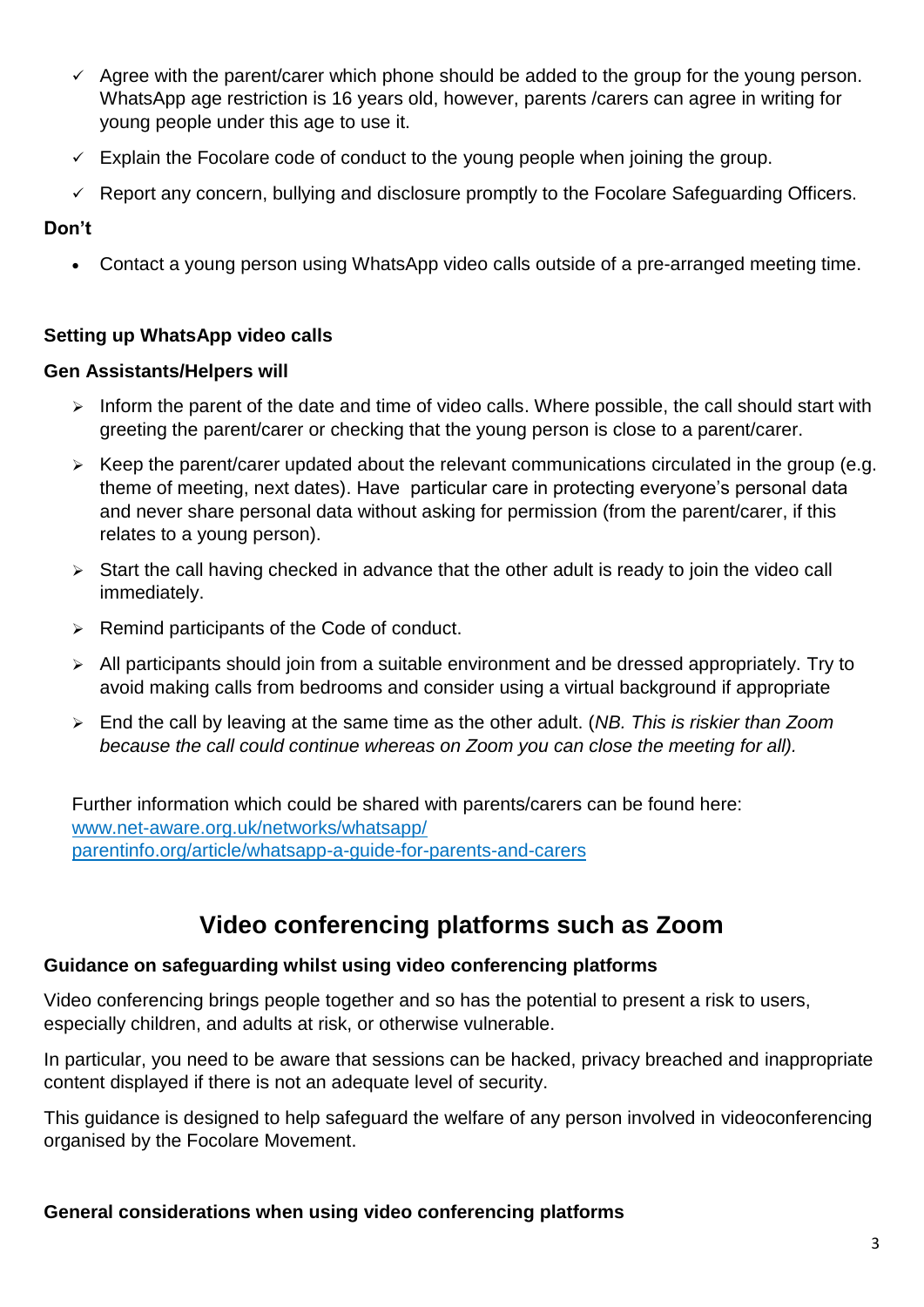- $\triangleright$  It is recommended that research is undertaken in relation to safety and security concerns for the platform you choose, to enable you to consider any issues and possible alternatives. We currently use Zoom but that may change.
- $\triangleright$  Be aware that different platforms have different restrictions in relation to age so ensure you take account of age restrictions within the terms and conditions of use of your chosen platform.
- $\triangleright$  Once the platform is selected, it is advisable to set up an account, accessible to more than one person who can act as 'administrator', using a strong password.
- $\triangleright$  Ensure that the administrator/host is aware of the settings that will maximise security and that they are confident and competent in using them.
- $\triangleright$  Where possible communication should be via official focolare e-mails (those ending with @focolare.org.uk), accessible to more than one authorised person to maintain appropriate boundaries.
- $\triangleright$  Avoid using personal social media accounts, phone numbers or email addresses to contact participants.

### **If the video conference session includes young people or vulnerable adults:**

At least two authorised adults will be administrators of the group, will monitor the video and chat and will always be present during the session.

At least one of the two adults should hold a current disclosure DBS/PVG check and both should have attended basic safeguarding training recognised by the Focolare Safeguarding Team and know what to do should an allegation be made.

When splitting the group in smaller groups using break-out rooms, at least two adults should be present in each break-out room.

### **Do**

- $\checkmark$  Ensure Permission is gained for communicating directly with children and young people aged under 18 years. This must be sought from parents or by a person who has the legal authority to make the decision on the person's behalf;
- $\checkmark$  Circulate information to parents and carers about the platform being used, including how to download the application and any key issues they need to be aware of.
- $\checkmark$  Provide clear information should be provided to parents and carers about the purpose of the videoconference session, the range of people participating e.g. children, adults, mixed, and the names and contact details of those responsible for the activity.
- $\checkmark$  Encourage parents and carers to ensure that participation takes place in a place visible to others within the household and not within bedrooms or other closed spaces.
- $\checkmark$  Consider enabling the chat only for specific activities and to restrict the one-to-one chat option to prevent bullying.

### **When the session is for young people**

Ensure that your joining instructions provide information on the young people's code of conduct ( See appendices I ), including:

- $\triangleright$  when and how participants can speak/contribute;
- $\triangleright$  how they should present themselves on screen (ie dressed appropriately, backgrounds);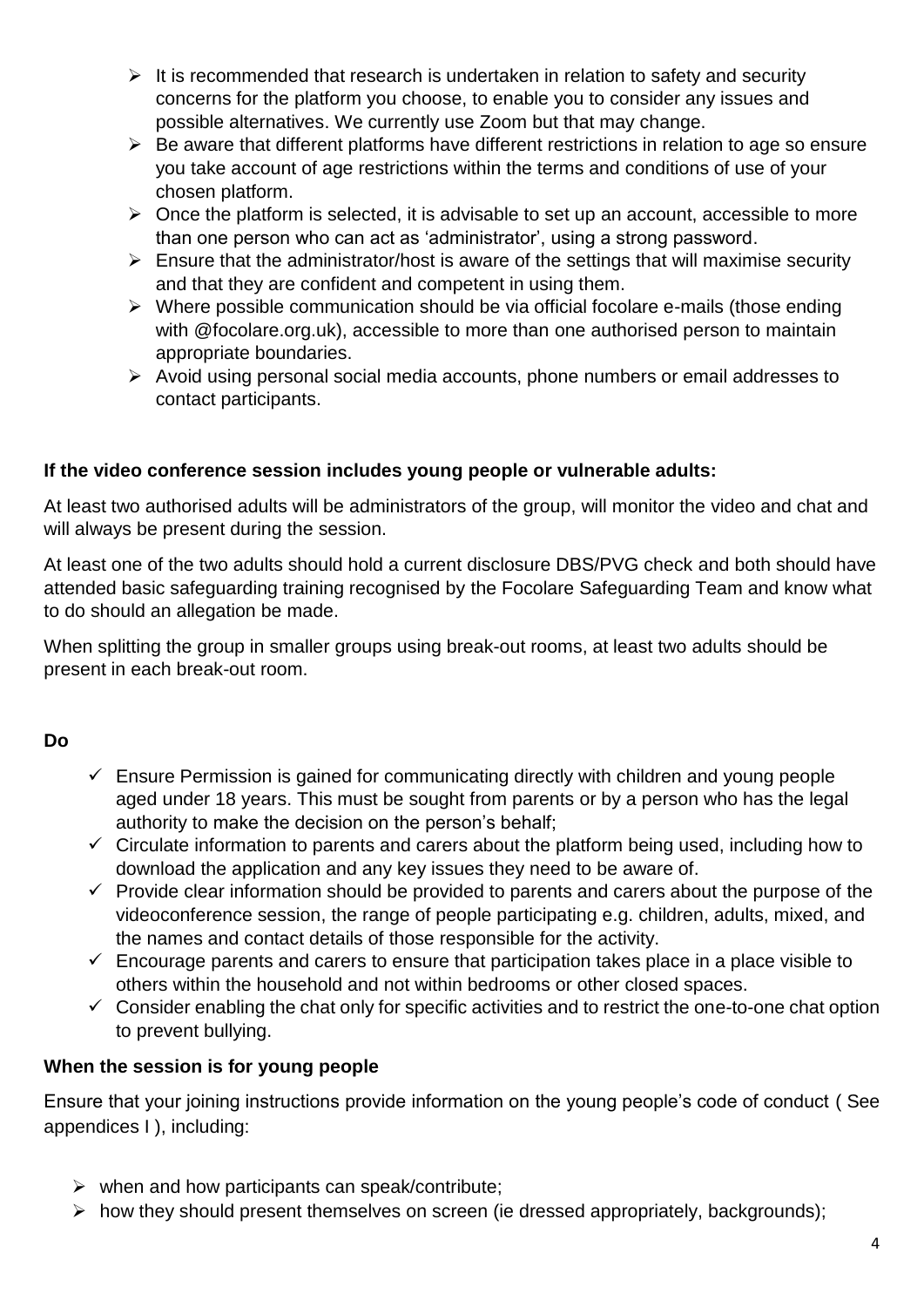- $\triangleright$  how to interact with others
- $\triangleright$  how and when participants can leave the meeting;
- $\triangleright$  what to do in respect of re-joining if internet connections fail;
- $\triangleright$  that communication must be respectful and individuals must take personal responsibility to ensure that their content is appropriate to those participating e.g. language, jokes, opinions;
- $\triangleright$  how to report anything of concern or anything that makes them feel uncomfortable.

Obtain in advance any agreement to audio or visual recording of the meeting. Consent must be obtained from the person legally able to provide this. Those giving consent must be informed of the purpose the recording will be used for and for how long it will be retained. If images are being captured, this must be in line with GDPR

### **Instructions for conducting the session**

- $\triangleright$  Set up a 'waiting room' so that the meeting host chooses when to admit people and can restrict entry to only those who are invited;
- $\triangleright$  Lock the meeting once it has started and when all attendees have joined;
- $\triangleright$  Never accept or open files, or reply to any instant messages or contacts, phone calls, video call or screen-sharing request from someone that you do not know or have not invited into the online meeting
- $\triangleright$  Where possible position yourself in front of a neutral background;
- $\triangleright$  Remind participants of the Code of Conduct (see Appendix 1);
- $\triangleright$  Mute attendees and ask them to hold their hand up if they want to speak so that you can unmute them;
- $\triangleright$  Keep sharing screens restricted to the host and limit chat to the host only if necessary to avoid separate conversations taking place during the session;
- $\triangleright$  If you have consent to share screen-shots during the meeting, ensure that the meeting ID is not visible to an external audience;
- $\triangleright$  Do not post or request personal information that is unrelated to the purpose of the meeting e.g. private email addresses, phone numbers;
- $\triangleright$  Ensure any incident involving inappropriate behaviour is recorded and responded to in line with policies and procedures;
- $\triangleright$  When meetings close, the platform should be closed to all. Nobody, other than the meeting facilitators should be asked to remain on-line for a one-to-one conversation without others being present.

#### **Do Not**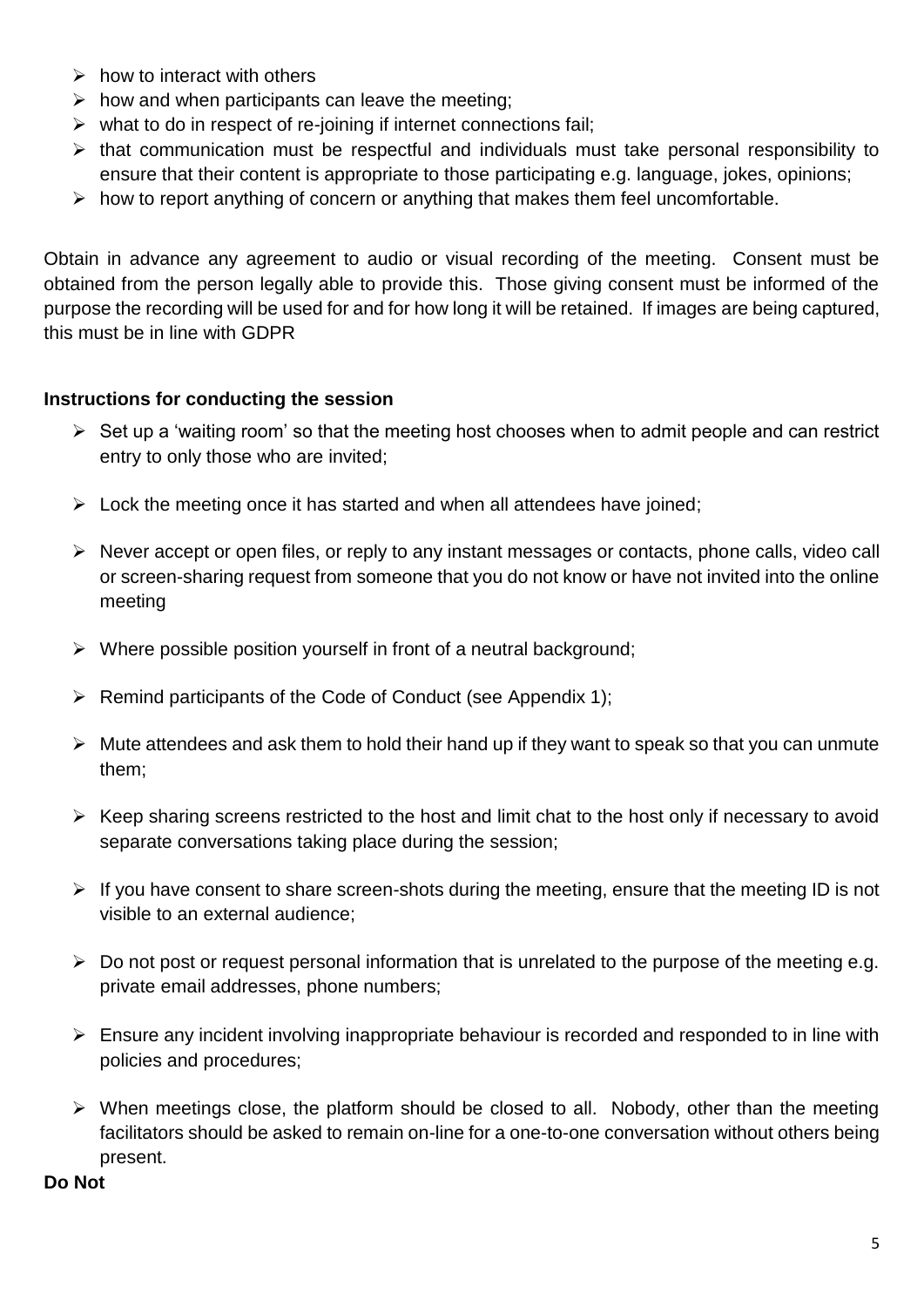• Communicate with the group or individuals other than for the specific purpose for which consent was obtained

### **Setting up a video conferencing session (based on Zoom)**

- $\triangleright$  Either: Set up a registration system to log the details of those who want to attend so that they can be sent a private message, securely by email or other closed group correspondence, with a randomly generated link and the password. Or: Set up a meeting with a randomly generated link and the password. In both cases, ensure that this is copied to parents and carers as well.
- $\triangleright$  If using meeting ID's instead of links to host public events ensure you use the randomly generated ID at the time of scheduling the meeting, rather than your personal meeting ID which is given when you create an account with the chosen platform.

For more information about safer electronic communication see [https://www.csas.uk.net/procedures](https://www.csas.uk.net/procedures-manual/#cat-4)[manual/#cat-4](https://www.csas.uk.net/procedures-manual/#cat-4)

# **E-mails and other forms of text based communication**

### **Using Texts and Emails with Children & Young People**

It is strongly recommended that texting should not generally be considered as a method of communication between adults involved in the Focolare Movement and children or young people.

If texts and emails are to be used in specific circumstances then:

**DO**

- $\checkmark$  Get signed consent from parents to allow use of these methods of communication.
- $\checkmark$  Explain to parents the purpose and method of this, who may communicate with their son or daughter and what that communication is restricted to.
- $\checkmark$  Only use group texts or emails and always copy parents in.
- $\checkmark$  Ensure that all such communications are strictly about specific aspects of Focolare related activities, such as change of date, time or venue.

### **DON'T**

- Use texts or emails for personal conversation, sending pictures or jokes or other items of a personal nature;
- Respond to emails from young people other than those directly related to Focolare related activities. Advise the Focolare Safeguarding Officers if you receive any inappropriate texts or emails.

# **Photography / Digital Images**

### **Using Photography / Digital Images including Children & Young People**

It is important to consider potential risks such as:

 $\geq$  The inappropriate use, adaptation or copying of images for use on child abuse websites/channels;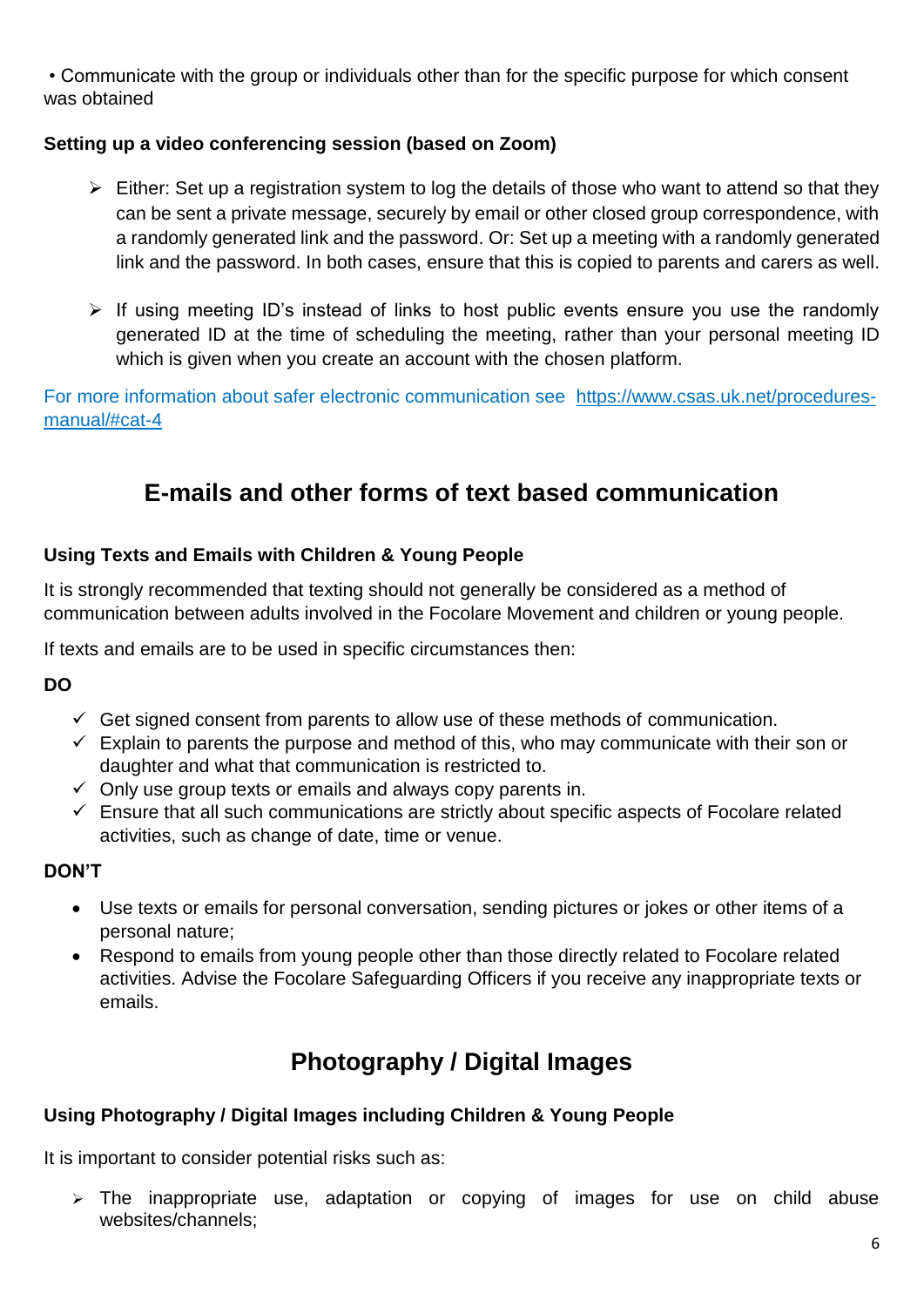- $\triangleright$  The identification of children when a photograph is accompanied by significant personal information that will assist a third party in identifying the child. This can lead and has led, to children being 'groomed.'
- $\triangleright$  The emotional/psychological impact on the young person if they are unhappy about the publication of their image, particularly if this is compounded by hurtful comments from others.

In addition, under the Data Protection Act 1998 photographs constitute 'personal data' and where it is possible to infer a person's religious beliefs from that photograph, constitute 'sensitive personal data.' In view of that the following guidelines are to be followed.

### **DO**

- $\checkmark$  Ensure you have parental consent to use photographic images of a child or young person if it is to be used in the public domain e.g. noticeboard, websites, social media platforms, newsletters or papers.
- $\checkmark$  Where possible focus on the activity rather than the individual.
- $\checkmark$  Ensure that all featured in photographs are appropriately dressed.
- $\leq$  Be general in labelling photographs e.g. Mariapolis Group 2017 rather than naming or tagging each child.
- $\checkmark$  When commissioning photographers, ensure they are clear about what is expected by establishing who will hold the recorded images, what they will be used for and where they will be displayed.

### **DON'T**

- Publish or display photographs with the full name of a person or person's featured unless you have written consent to do so and have informed parents as to how the image will be used;
- Use an image for something other than which you have obtained permission.

# **Websites and Social Media Pages**

#### **Establishing a Website and Social Media Pages**

Websites or social networking profile pages are useful means to engage large groups of young people.

The following are recommended guidelines to promote safety online.

These can apply to a profile, a closed or public group or a public page on social networking sites such as Facebook, a blog, a Twitter account, etc.

Site administrators should be adults. There should be at least two site administrators (preferably more) for each site, to allow rapid response and continuous monitoring of the site;

Do not use personal sites for Focolare programmes. Create separate sites for these;

Passwords and names of sites should be registered in a central location, and more than one adult should have access to this information;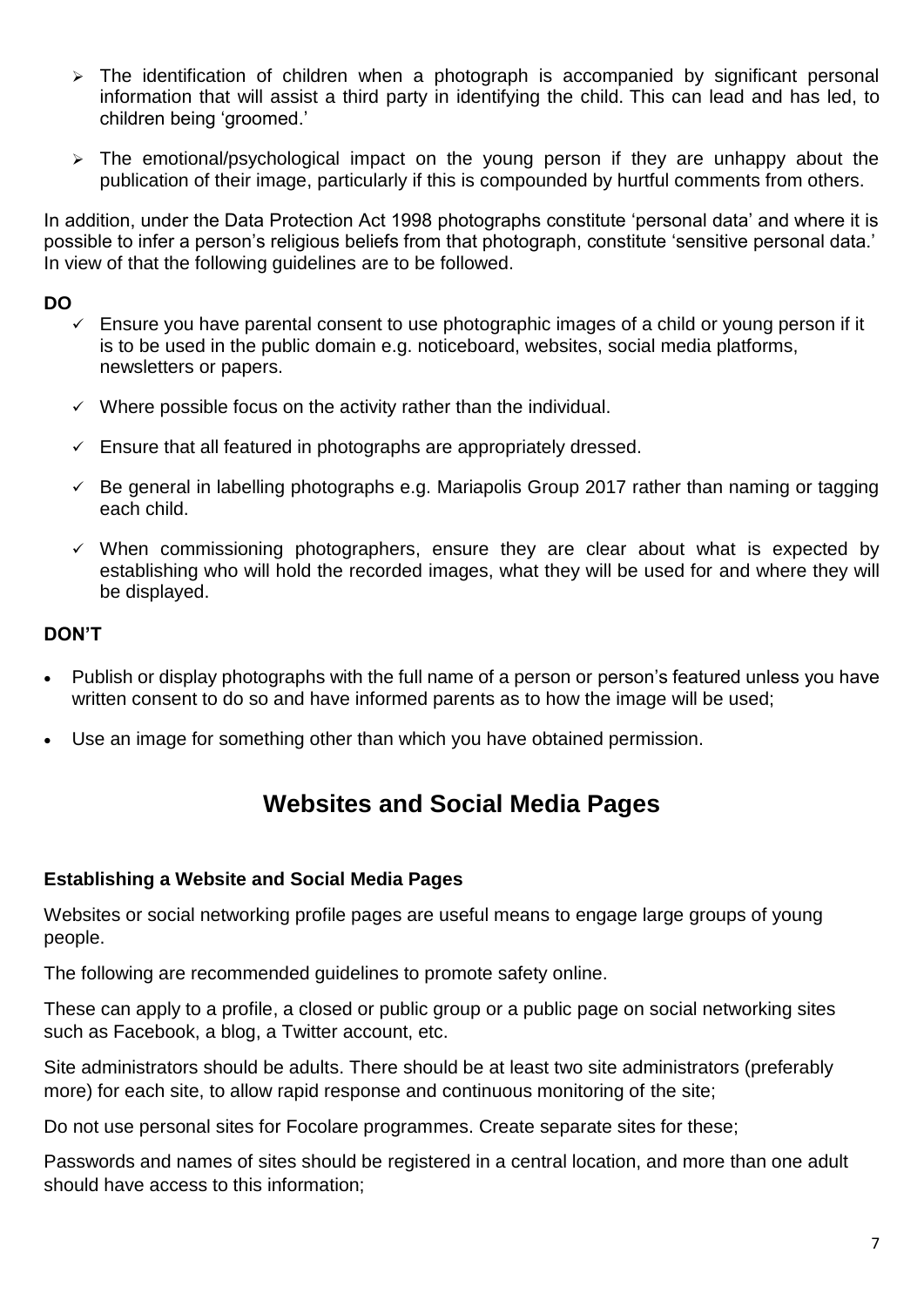### **Be sure those moderating a site know these key rules:**

### **DO**

- $\checkmark$  Abide by Focolare quidelines;
- $\checkmark$  Appreciate that even personal communication reflects the Focolare.
- $\checkmark$  Practice what you preach Practice Christian teaching and morals;
- $\checkmark$  Write in the first person. Do not claim to represent the official position of the Focolare Movement or the teachings of the Church, unless authorised to do so;
- $\checkmark$  Identify yourself. Do not use pseudonyms or the name of the Focolare event program, etc., as your identity, unless authorised to do so;
- $\checkmark$  Abide by copyright;
- $\checkmark$  Always report any form of bullying, trolling or libel and any concerns about any inappropriate behaviour or suspected grooming online to the Safeguarding Officers.

# **DO NOT**

- Divulge confidential information about others. Nothing posted on the Internet is private;
- Cite others, post photos or videos of them, link to their material, etc. without their permission. Once posted, material often becomes property of the site.

### **Also**

- Consider adding the Click CEOP Help button [The CEOP help button gives access to help on viruses, hacking, online bullying and enables reporting of people acting inappropriately online [www.ceop.police.uk](http://www.ceop.police.uk/) ].
- $\triangleright$  Consider Accessibility. Websites need to be accessible to all and adjustments could include functions that change, contrast, text size or offer an audible alternative when viewing web pages. Examples of such adjustments can be found online (e.g. at the DisabledGo website [\(https://www.accessable.co.uk/\)](https://www.accessable.co.uk/).

### **Access to the internet**

Where children, young people and adults have access to the internet using Focolare-owned computers, other electronic devices and WIFI as part of Focolare activities, the event leader has a duty to ensure that:

- $\triangleright$  Use of the equipment and WIFI is supervised and/or monitored:
- $\triangleright$  Measures are in place to ensure that the likelihood of accessing inappropriate materials is reduced e.g. firewalls, parental controls and software to filter out internet material.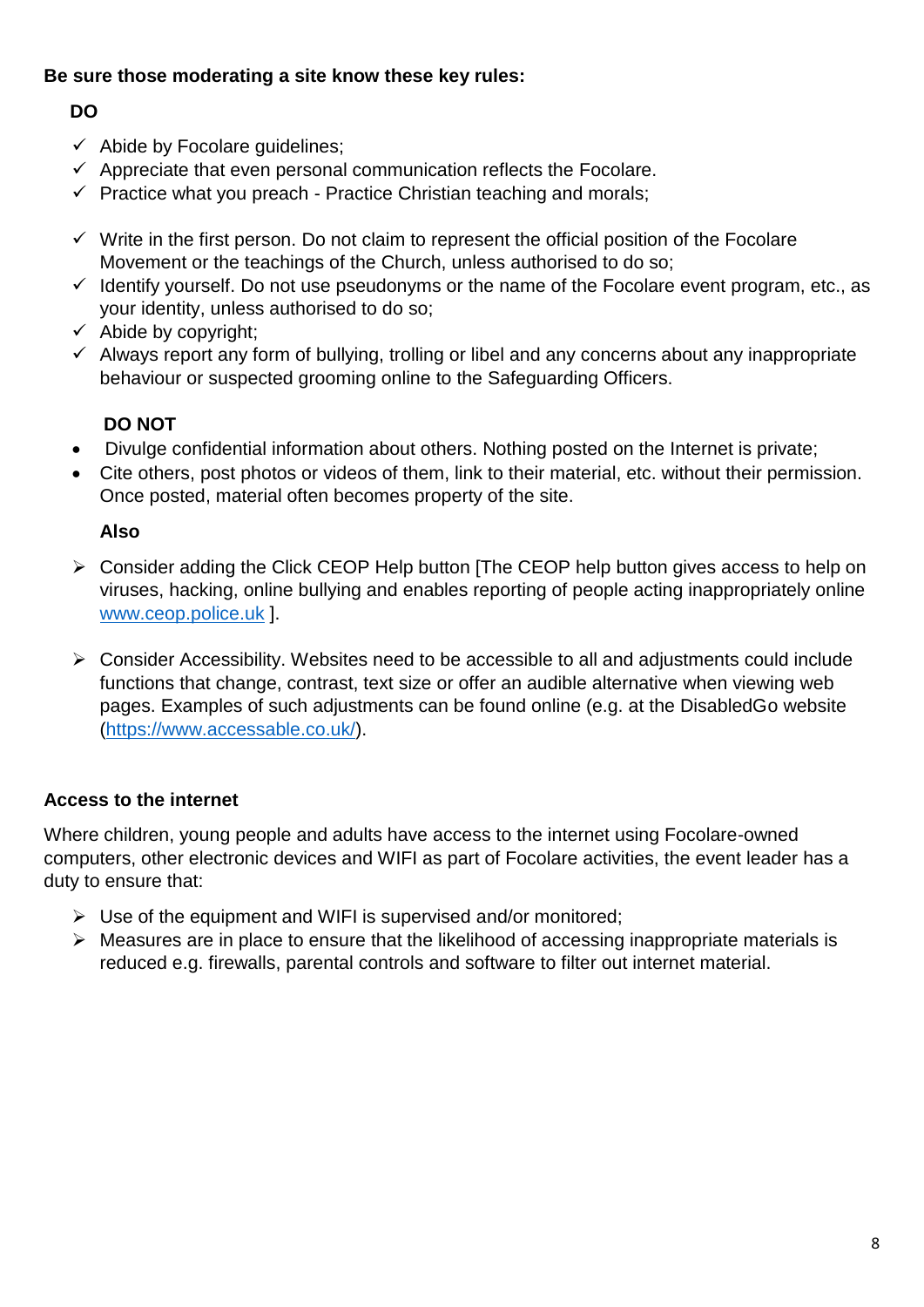# **Appendices**

- **I.** Further Advice CHAT
- **II.** Useful Links and Resources
- **III.** Other Focolare Safeguarding Documents

# **i Further Advice- CHAT**

#### **Good practice in relation to social networking:**

- $\triangleright$  Government guidelines recommend children under 13 years should not be using social media;
- $\triangleright$  Children, young people and all users are aware that their personal details e.g. last name, address, school, passwords, e-mail address and telephone numbers are private and should not be disclosed unless approval is given by the event leader.
- $\triangleright$  Children, young people and all users know that they should never send photographs and should be wary of chat rooms;
- $\triangleright$  Children and young people are aware that they should advise a leader about any e-mails or anything online that makes them feel uncomfortable or bothers them;
- $\triangleright$  Children and young people are aware that they should advise a leader and their parent of a request to meet up with someone they have met on line and not to make plans to do so without alerting an adult and never go alone to such planned meetings;
- $\triangleright$  Children and young people are advised of a code of conduct for using chat rooms.

**'CHAT'** is a simple code that can be used for remembering some rules around the use of the internet and social media.

- $C =$  Careful People online might not always be who they say they are
- **H** = Hang Hang on to your personal information. Never give out your home address or other information.
- **A** = Arranging Arranging to meet can be dangerous. Never arrange to meet someone unless you are sure who they are.
- **T** = Tell - Tell your friends or an adult if you find something that makes you feel uncomfortable.

# **ii Useful Links and Resources**

**Catholic Youth Work** has detailed guidelines on the use of social networking sites

**CEOP** <https://www.ceop.police.uk/safety-centre/>The Child Exploitation and Online Protection Centre has numerous resources for parents and carers and children using the internet; there are several video tutorials on the **THINKUKNOW** site which is part of CEOP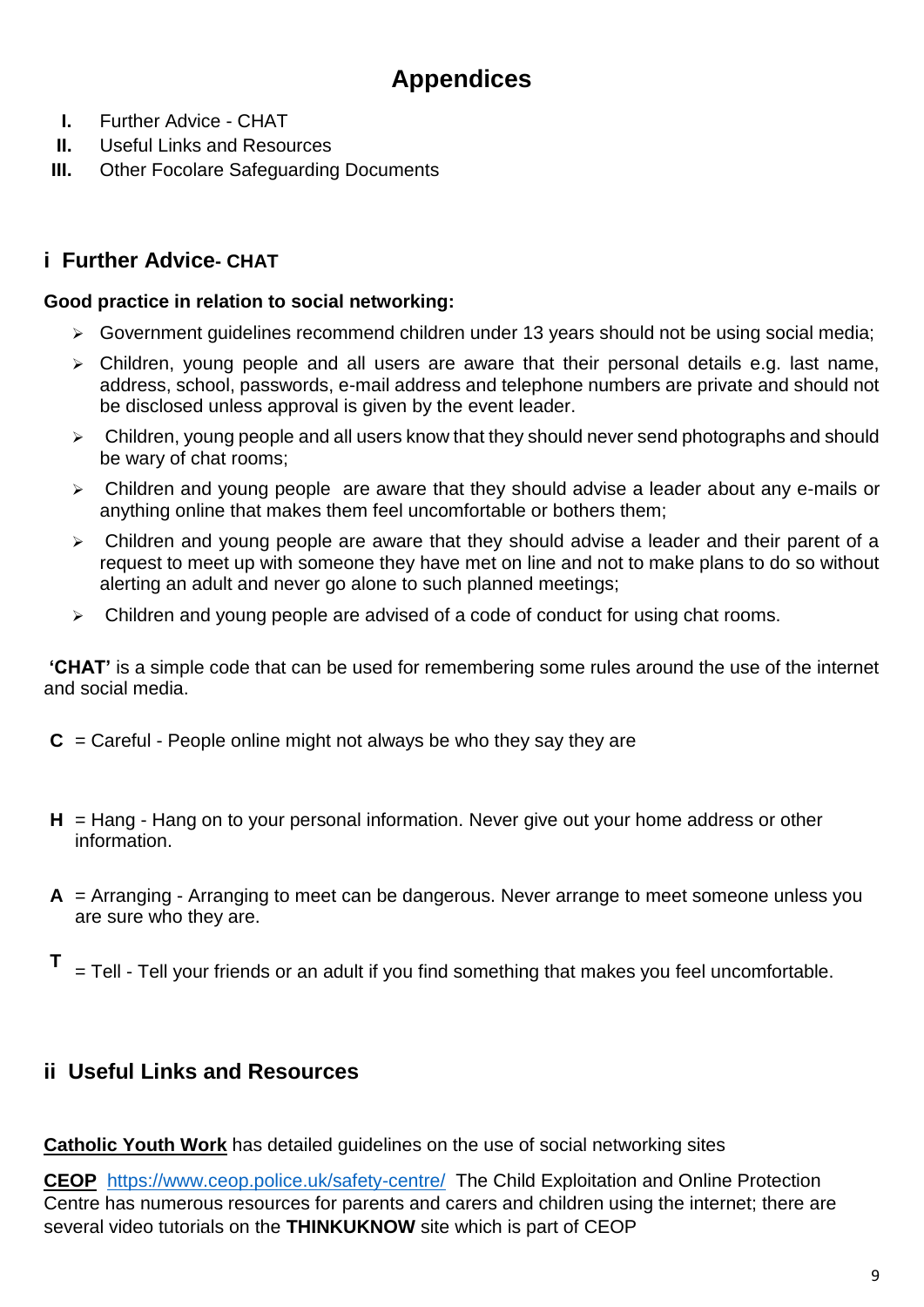**Childnet international** [https://www.childnet.com](https://www.childnet.com/) is a multi-lingual resource site which has a guide on protecting your privacy on 'Facebook'.

**Internet Matters** [https://www.internetmatters.org](https://www.internetmatters.org/) gives advice on parental controls and is a great way of preventing children accessing unsuitable content online.

**Lucy Faithful Foundation** [www.lucyfaithfull.org.uk/](http://www.lucyfaithfull.org.uk/) is a registered child protection charity which works to prevent child sexual abuse. It runs:

o **Stop It Now**! reaches out to adults concerned about their own behaviour towards children, or that of someone they know, as well as professionals, survivors and protective adults. Stop It Now! runs a Freephone confidential helpline.

o '**Parents Protect**' is a site to help parents, carers and other protective adults with information and advice to help them prevent child sexual abuse.

**[NSPCC](http://www.nspcc.org.uk/)** [www.nspcc.org.uk](http://www.nspcc.org.uk/) has useful resources for keeping children safe online including sections on Cyberbullying and Sexting. Reporting and Monitoring.

**UKCCIS** <https://www.gov.uk/government/organisations/uk-council-for-internet-safety> The UK Council for Child Internet Safety is a voluntary organisation chaired by Ministers from the Department for Education and the Home Office.

UKCCIS brings together over 180 organisations and individuals from government, industry, law enforcement, academia, charities and parenting groups.

Some of the organisations UKCCIS works with include: Cisco, Apple, Sony, Research in Motion, the four largest internet service providers, Facebook and Microsoft.

**WhatsApp:** Further information which could be shared with parents/carers can be found here: [www.net-aware.org.uk/networks/whatsapp/](http://www.net-aware.org.uk/networks/whatsapp/)  [parentinfo.org/article/whatsapp-a-guide-for-parents-and-carers](https://parentinfo.org/article/whatsapp-a-guide-for-parents-and-carers)

**safer electronic communication**: For more information about safer electronic communication see <https://www.csas.uk.net/procedures-manual/#cat-4>

**privacy settings:** Useful information about privacy settings for online platforms

Zoom - https://zoom.us/security

Microsoft Teams - <https://www.microsoft.com/en-gb/microsoft-365/microsoft-teams/security>

Skype - https://support.skype.com/en/skype/all/privacy-security/privacy-settings/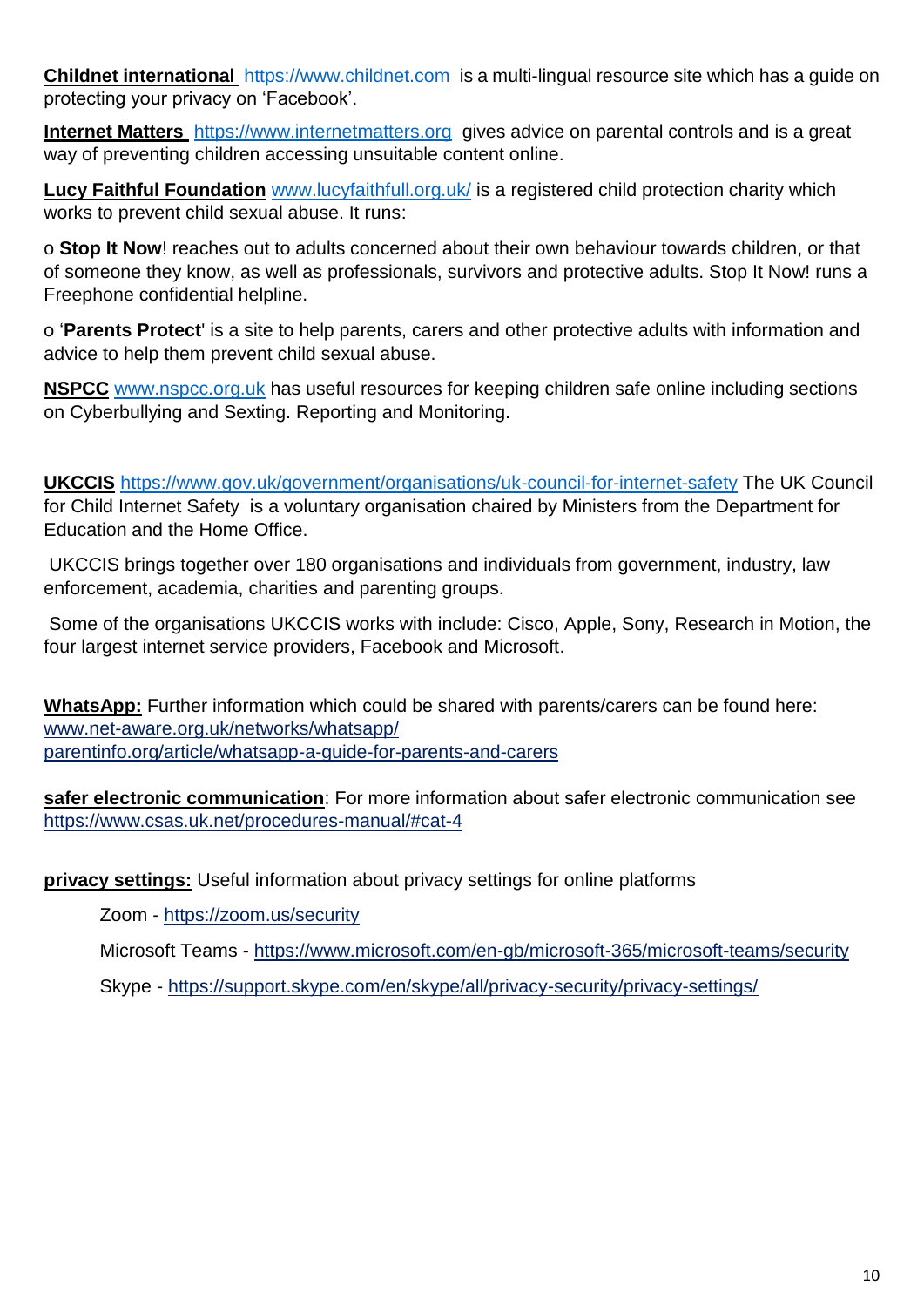# **III. Other Focolare Safeguarding documents**

Parental consent form

Code of Conduct

Focolare Safeguarding Policy - See link below:

<https://tinyurl.com/y8e4zvx5>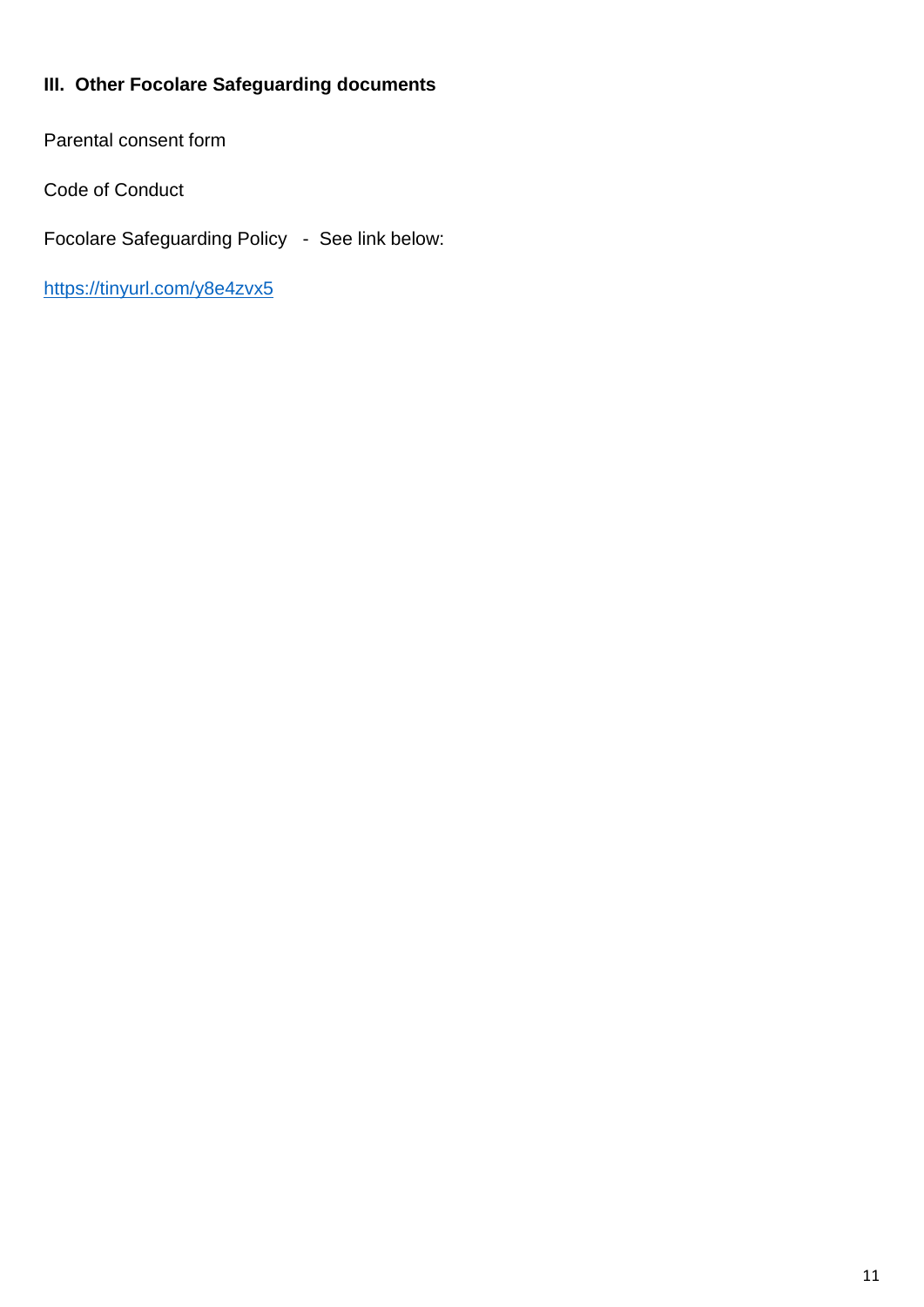#### **Focolare Parental Consent Form**

**Please note:** *The Focolare Movement is committed to protecting personal information and we take our responsibilities regarding the security of your personal information very seriously. Our Privacy Policy explains what personal data we collect about you, how and why we use it, who we disclose it to and how we protect it - you can find it at <https://www.focolare.org/gb/privacy-2/> .*

#### *Please ensure this consent form, along with the Young People Code of Conduct, is returned to one of the Group leaders. Without receipt of this, your child will not be able to participate in Focolare Virtual Youth activities.*

| <b>Young Person's Details</b>                                                                                                                                                                                                                                                                                                 | <b>Group Leaders' Names and Contact:</b>                                                                                                                                                                     |
|-------------------------------------------------------------------------------------------------------------------------------------------------------------------------------------------------------------------------------------------------------------------------------------------------------------------------------|--------------------------------------------------------------------------------------------------------------------------------------------------------------------------------------------------------------|
|                                                                                                                                                                                                                                                                                                                               |                                                                                                                                                                                                              |
|                                                                                                                                                                                                                                                                                                                               |                                                                                                                                                                                                              |
|                                                                                                                                                                                                                                                                                                                               |                                                                                                                                                                                                              |
| Outline of the programme/activities - Academic year: 2020/2021                                                                                                                                                                                                                                                                |                                                                                                                                                                                                              |
| GEN 3 / YUs UNIT - WhatsApp group number  :<br>Keeping in touch - peer support and sharing experiences of<br>daily life, living the Gospel; periodic short reflections; space to<br>interact and to build positive relationship within the group.<br>Intergenerational experience of unity with the leaders.                  | Focolare Zoom Meetings and Activities for young people:<br>Spiritual input and reflections; time for connecting with others<br>and sharing; games, dances, songs and activities to do online<br>and offline. |
| I, the parent/Carer, give consent for my child to join the WhatsApp Group as outlined above:<br>➤<br>$\Box$ Yes<br>$\Box$ No                                                                                                                                                                                                  |                                                                                                                                                                                                              |
| My child will join the WhatsApp group with my permission using this/these mobile number(s) only (please<br>➤<br>indicate number and name of device's owner):                                                                                                                                                                  |                                                                                                                                                                                                              |
|                                                                                                                                                                                                                                                                                                                               |                                                                                                                                                                                                              |
| I, the parent/Carer, give consent for my child to participate in Zoom Meetings:<br>➤<br>$\square$ Yes<br>$\Box$ No                                                                                                                                                                                                            |                                                                                                                                                                                                              |
| I understand that my child is required to sign and adhere at all times to the following Code of Conduct for<br>➤<br>participation in the Focolare's activities.<br>$\Box$ Yes<br>$\Box$ No                                                                                                                                    |                                                                                                                                                                                                              |
| I give permission for still images (photos) and video images from the activities, which may include my child, to<br>➤<br>be used in Focolare publications (e.g. New City magazine) and/or used online to promote future Focolare<br>meetings and activities with children and young people in the UK. $\Box$ Yes<br>$\Box$ No |                                                                                                                                                                                                              |
| I give permission for the images to be shared with the Focolare International Centre (based in Rome).<br>➤<br>$\Box$ Yes<br>$\Box$ No                                                                                                                                                                                         |                                                                                                                                                                                                              |
| I have read and understood the attached Focolare procedure for WhatsApp Groups and instructions for Zoom<br>➤<br>meetings, and I am happy for my child to take part in the group chats and group video calls.<br>$\square$ Yes<br>$\Box$ No                                                                                   |                                                                                                                                                                                                              |
|                                                                                                                                                                                                                                                                                                                               |                                                                                                                                                                                                              |
|                                                                                                                                                                                                                                                                                                                               |                                                                                                                                                                                                              |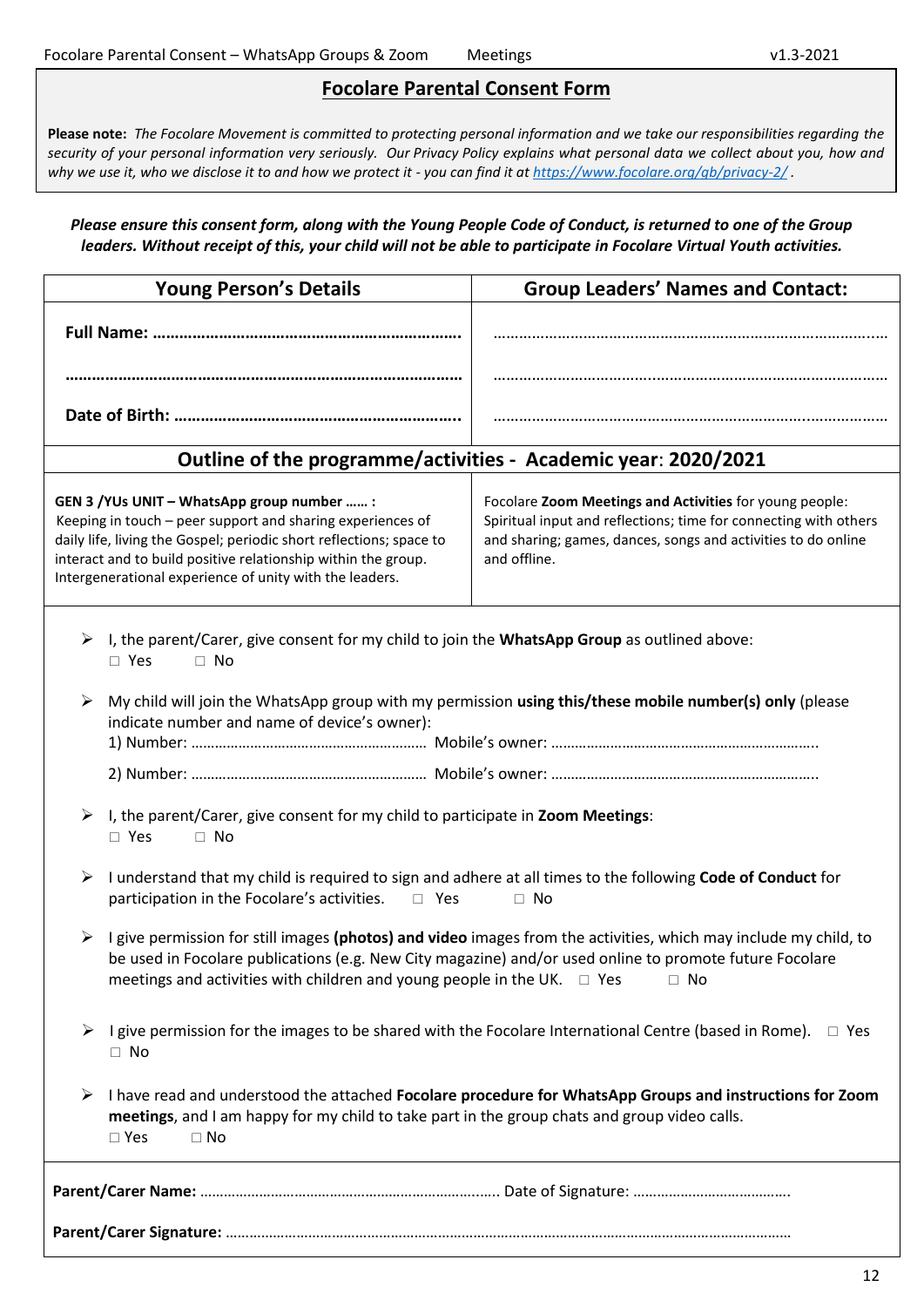# **Focolare Young People Code of Conduct**

*This code of conduct aims to keep children and young people safe online when using social media within the Focolare Movement. All under 18s need to be responsible online, use the internet safely and follow these rules.*

1. When participating in **any Virtual Focolare Youth Event** (e.g. Zoom meetings or WhatsApp group calls) and joining this **WhatApp group** with my Gen 3/ YUs unit, I will do it with the desire to build a united world around me; therefore, I commit myself to be kind and to love everyone at all times, putting into practise the Gospel teachings.

2. I will **be responsible** for my online behaviour whilst participating. I will not do anything that might risk:

- my own safety
- the safety of other users (children, young people, adults)
- the safety and security of other users' devices (mobile phone, PC, etc)

3. I am aware that the group leaders will take on responsibility for me whilst I am participating in Zoom meetings or WhatsApp video group calls**. I promise that I will follow all their instructions**, as they will be given in my own interest in line with the Safeguarding Policy of the Focolare Movement.

4. **I will act as I want others to act towards me**. I will be polite when I communicate with others online. I will not use unkind, angry or bad language in texts, emails or any other online messages. I will not take, send or share on social media, screenshots/pictures of anyone **without permission from their parents/carers.** 

5. I will join the group video calls from a **suitable environment** and will be dressed and will behave appropriately. I will **keep on the camera** at all times to facilitate a positive communication. On zoom calls I will make sure my **first name only** appears on screen to ensure safe and transparent identification.

6. I know that I can **immediately seek advice, support or help** from one of the adults on the WhatsApp group by private message if there is any unpleasant or inappropriate material or message that makes me feel uncomfortable, upset or unhappy.

**Participant**: I understand this Code of Conduct and that it is important. I will follow it at all times on the WhatsApp group.

**Parent/Carer**: I understand this Code of Conduct and have helped my child(ren) understand their responsibilities and the importance of acting safely and legally online. I accept that this Code of Conduct is part of the Focolare Movement rules for under 18s.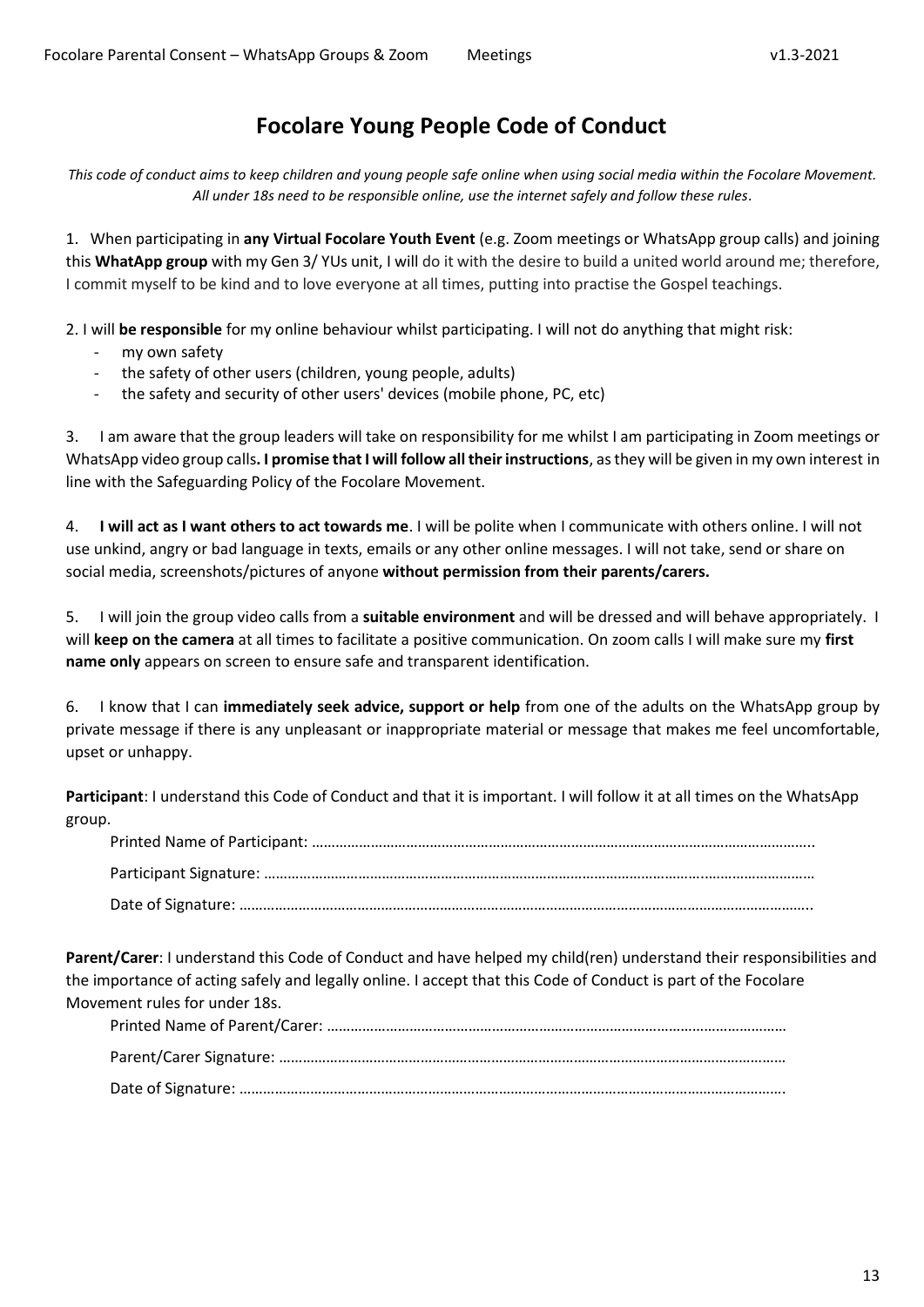## **Instructions for Zoom meetings with young people**

#### **These notes should be read in conjunction with the Focolare Safeguarding Good Practice Guidelines.**

- $\checkmark$  The host (and co-host where applicable) of the video group call/online meetings or events will be one of the group leaders listed on the consent form.
- $\checkmark$  The host will have full access to mute all participants' audio
- $\checkmark$  The host will be able to admit/remove young people from the group
- $\checkmark$  The group will only function when the leader starts the meeting and ends when the leader exits the meeting
- $\checkmark$  All of the-safeguarding principles and practices as detailed in the Focolare Good Practice Guidelines will be observed (for example, ratio of adults to young people, maintaining appropriate communication with young people, appropriate paperwork completed etc.)
- $\checkmark$  For each meeting we will send out information with the invitation link and password. Parents/Carers will always be contacted or copied in, to ensure they will know when we are meeting and how to access the virtual room.

#### **What to do:**

- $\triangleright$  Please make sure you join the meeting with a device using the audio and preferably the camera as well.
- $\triangleright$  When you log in or right afterwards (using the three dots on the top right corner) please use make sure to identify to your child(ren) using their first name(s) **only** by changing the name on the screen.
- Ensure you have filled the appropriate consent form (to be renewed yearly) for your child's participation in the virtual meeting and that your child is aware of the Focolare Young People Code of Conduct.

#### How to join Zoom meeting from a Phone/Tablet:

- 1. Click on the zoom link that has been sent out to you.
- 2. The link will prompt you to download Zoom. You do not need an account to join. There will be a prompt to put your name in once the meeting starts. (Please use an identifiable name as explained above)
- 3. Once downloaded, click the "Join Meeting" button and enter in our meeting ID and passcode found in the mass text, OR, re-click the link sent out via mass text, then click "Join Meeting."
- 4. This will lead you to the meeting and place you in the Waiting Room until the host admits you into the video meeting.

#### How to join Zoom meeting from a Computer:

- 1. Click on the zoom link that has been sent out to you.
- 2. A tab will open up and a download will start for the Zoom program.
- 3. Once downloaded, a screen will pop up to prompt you to allow video and audio. Click "allow."
- 4. This will lead you to the meeting and place you in the Waiting Room until the host admits you into the video meeting.